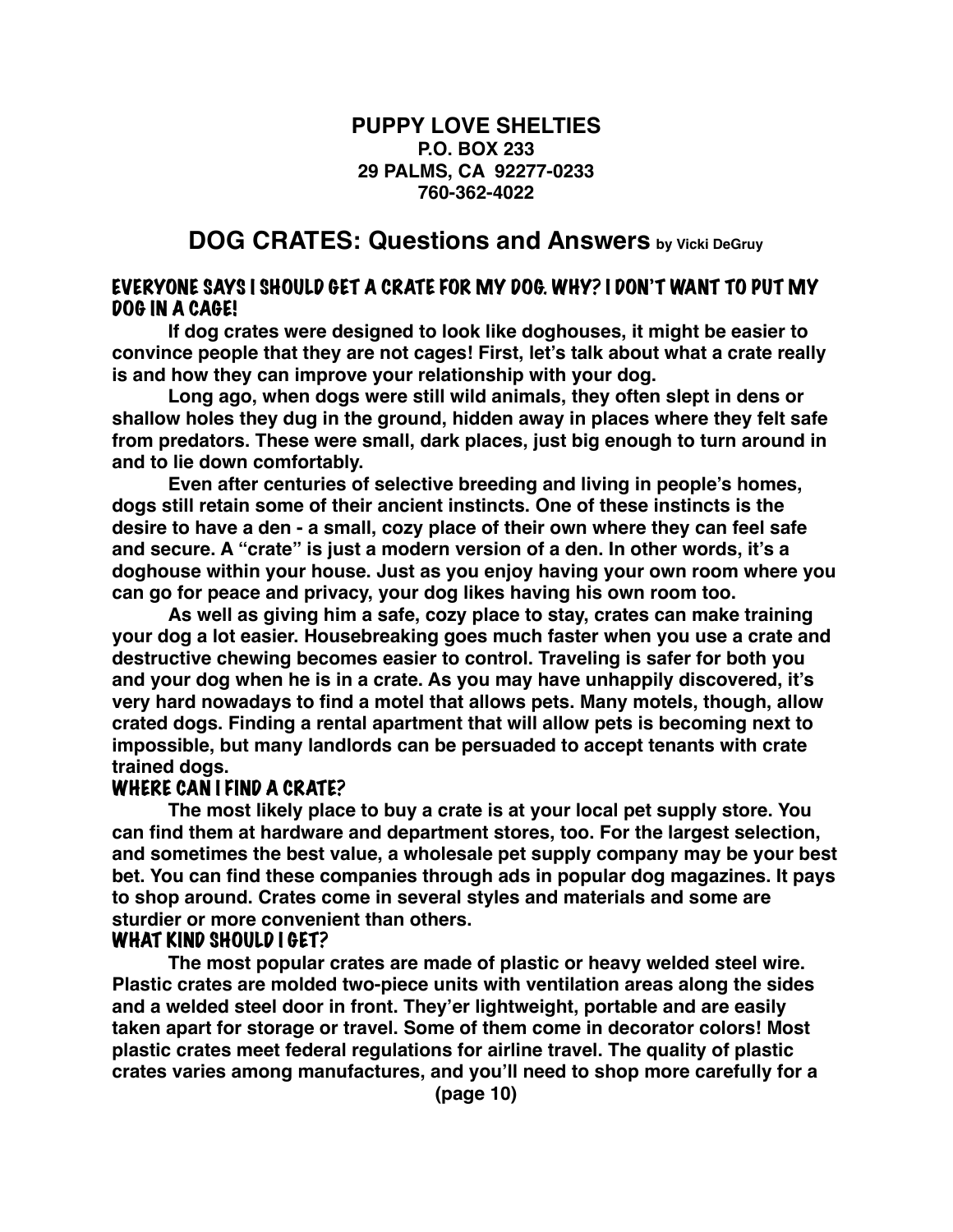**wire crate because quality and style vary greatly. Some of them are flimsy and not meant to be collapsed for storage. Others, advertised as "collapsible", do so only with great difficulty and don't fold down to a convenient size. Look for sturdy crates with heavy gauge wire that are easily folded down into a "suitcase-style" shape for transportation and storage. Although they aren't approved for airline use, I prefer wire crates for my heavy coated Chows because they offer better ventilation.**

# HOW BIG SHOULD IT BE?

**A crate need only be big enough for the dog to stand up, turn around and lie down comfortably. I like them to be just long enough for my dogs to stretch out on their sides to sleep. Growing puppies can be a problem when buying a crate. Not everyone can afford to buy a new one for each stage of growth, but too large a crate can make a puppy harder to housebreak. Fortunately, deciders are available for some brands so you can shrink and expand the puppy's space as needed.**

# HOW MUCH WILL IT COST?

**You can expect to pay between \$50 and \$125 for a quality crate for a medium to large dog. While it may sound like a lot, a good crate will outlive several dogs and quickly pays for itself in peace of mind and undamaged carpets, furniture, and belongings.**

# HOW DOES A CRATE MAKE HOUSEBREAKING EASIER?

**Along with their natural instinct to sleep in a den, puppies are born with the instinctive desire to keep their dens clean. Given the opportunity, most puppies will seek out an area to relieve themselves that's far away from where they eat, play and sleep. Using a crate takes advantage of this natural tendency and helps the puppy learn to control himself in between trips outside.**

**During the first few months, puppies require almost constant supervision, something that's hard to do with our busy life-styles. Using a crate helps you to prevent accidents when you can't watch your puppy every minute.** 

**Housebreaking is easier to accomplish when accidents are prevented in the first place, rather than correcting the puppy afterward. Using a crate, a place that the puppy is naturally reluctant to use as a bathroom, combined with regular feeding and exercise schedule, will make housebreaking go faster as well as saving your carpets and your sanity!**

## MY DOG CHEWS UP EVERYTHING IN SIGHT WHEN I'M NOT AT HOME! HOW WILL A CRATE HELP?

**Just as you crate an un-housebroken puppy to prevent accidents when he can't be supervised, the same applies to a dog that chews or gets into mischief when you can't be there to watch him. Confined to a crate, a destructive dog is limited to chewing only on the toys you give him, not to your cushions or woodwork! But if your destructive dog will be alone for more than a couple of hours, consider letting him run free in the yard, putting him in a kennel run or make other arrangements such as seeking advice of a dog behaviorist.**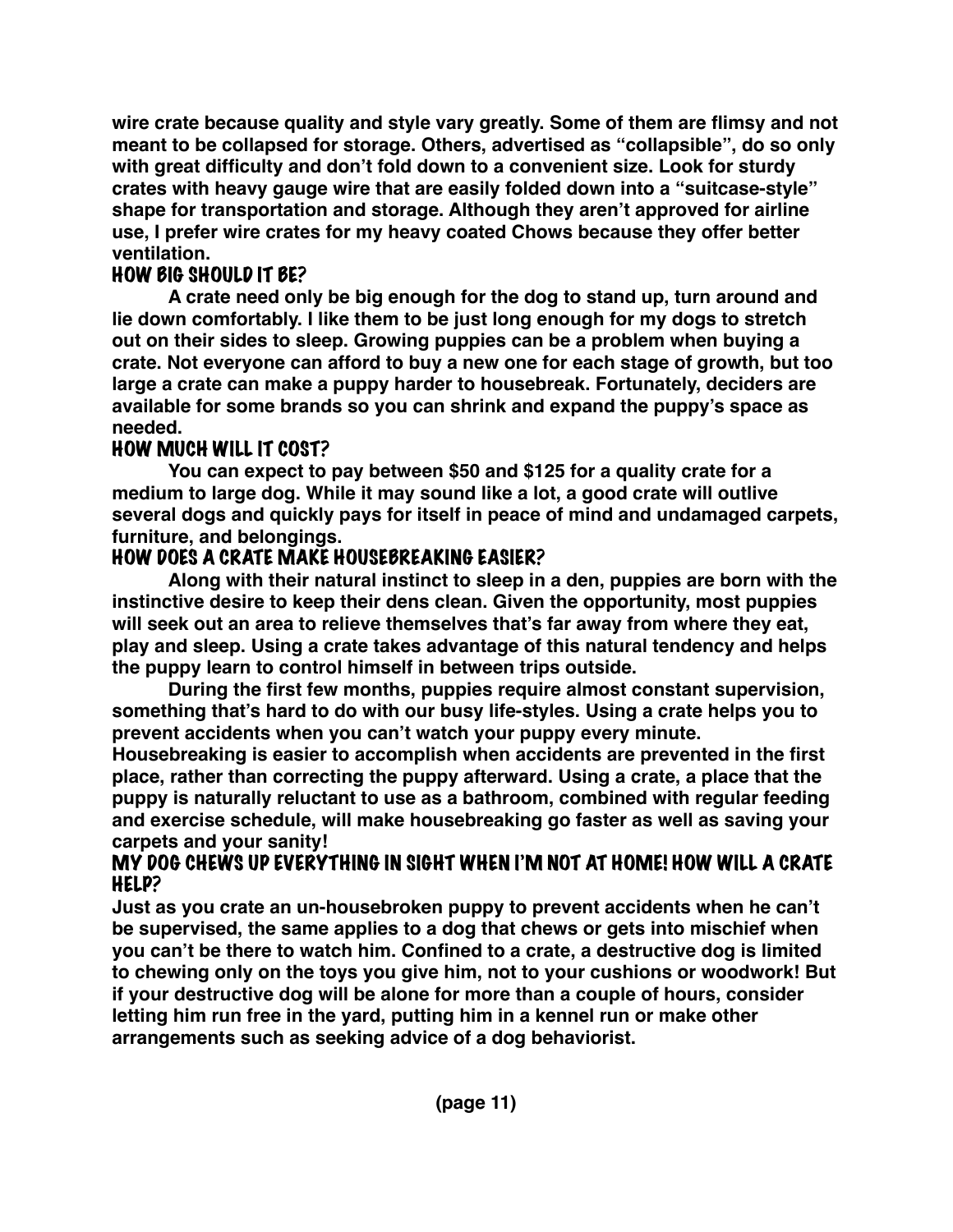#### HOW DO I GET MY PUPPY USED TO A CRATE? I'VE TRIED PUTTING HIM IN IT BUT HE CRIES SO MUCH, I LET HIM OUT AFTER A FEW MINUTES. HE DOESN'T LIKE IT AND I FEEL SORRY FOR HIM.

**If small children and puppies could have their way, they'd choose to run free all the time without any restrictions. Unfortunately, because they don't have the maturity to handle that freedom and keep themselves out of trouble, they have to learn to accept short periods of confinement. The key word is "accept" - it doesn't mean they'll like it right away. Most dogs bark and complain during the first few days. Once they begin to accept this new restriction on their freedom, they quiet down and learn to enjoy it.**

**Growing puppies alternate periods of activity and rest throughout the day. There's no reason they can't do their resting in a crate, like a baby taking a nap in a playpen or crib. By keeping the puppy on a regular schedule of feedings and exercise, you can control his natural rest periods. If you put the puppy in his crate when he's already tired and ready to settle down, he'll get used to his new "bedroom" faster.** 

**In the beginning, he should only be expected to stay in the crate for twohours naps and overnight. When he is out of the crate, your puppy needs plenty of playtime and attention. I like to give puppies at least an hour between crating periods when they're played with, loved, allowed to explore and romp. This burns off their boundless puppy energy and helps them understand that crating is only a temporary thing.**

**Special toys and treats help make his "room" a pleasant place to stay. Give the puppy a small treat every time he has to go into his crate. Better still, toss the treat into the crate so he can jump in after it (if you want him to learn to go in the crate on command, say "Kennel" when you toss the treat). He won't understand right away but before long he'll put three things together in his mind: "Kennel" + Crate = Treat!**

**You've given him a reward for going into the crate, now you need to give him an incentive to stay there quietly. Make his "room" comfortable. Get him a soft but hard-to-destroy blanket or bed. Get him a selection of toys but don't give them all to him at once, just one or two at a time. Rotate the toys. Puppies get bored easily and switching the toys around makes them seem new and exciting. Teething puppies love chew toys and all dogs love a sterilized beef bone with peanut butter stuffed in the middle. They can spend hours trying to clean it all out.**

**Dogs learn quickly when their behavior is associated with a reward. Behavior that doesn't result in a reward often disappears when there's nothing in it for them. It's normal for many puppies to bark, whine, howl or throw tantrums when first being crate-trained. If you let your puppy out of the crate while he's upset, you'll be rewarding him for bad behavior. The next time he's supposed to go in his crate, he'll cry and bark again because that's what got him out the last time.**